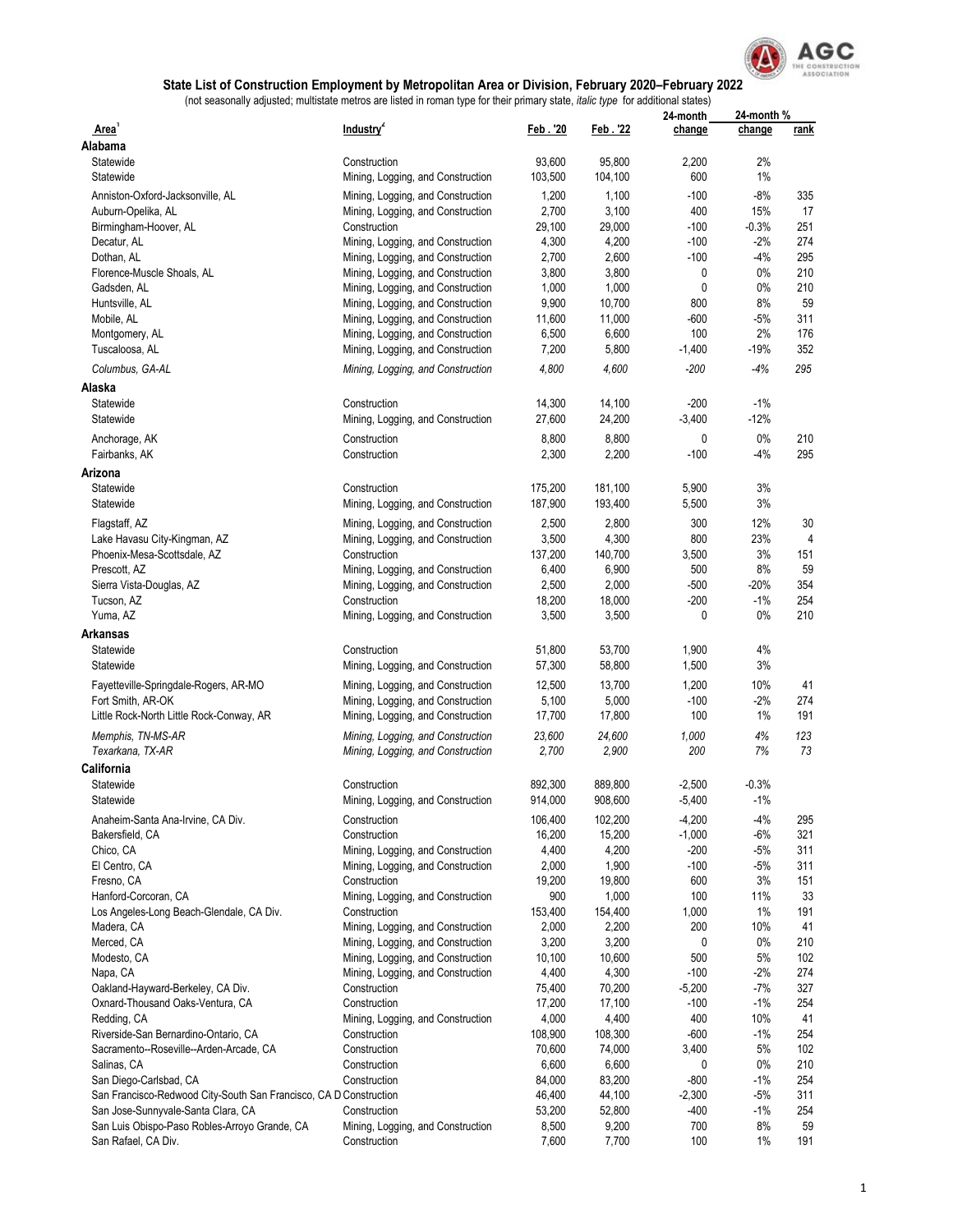

|                                                                                                              |                                                                        |                   |                   | 24-month       | 24-month%      |             |
|--------------------------------------------------------------------------------------------------------------|------------------------------------------------------------------------|-------------------|-------------------|----------------|----------------|-------------|
| Area <sup>1</sup>                                                                                            | Industry <sup>2</sup>                                                  | Feb. '20          | Feb. 22           | change         | change         | <u>rank</u> |
| Santa Cruz-Watsonville, CA                                                                                   | Mining, Logging, and Construction                                      | 4,600             | 4,800             | 200            | 4%             | 123         |
| Santa Maria-Santa Barbara, CA                                                                                | Construction                                                           | 9,100             | 9,000             | $-100$         | $-1%$          | 254         |
| Santa Rosa, CA                                                                                               | Construction                                                           | 16,700            | 16,100            | $-600$         | -4%            | 295         |
| Stockton-Lodi, CA                                                                                            | Construction                                                           | 13,300            | 13,900            | 600            | 5%             | 102         |
| Vallejo-Fairfield, CA                                                                                        | Construction                                                           | 11,900            | 11,900            | 0              | $0\%$          | 210         |
| Visalia-Porterville, CA                                                                                      | Mining, Logging, and Construction                                      | 6,500             | 7,400             | 900            | 14%            | 20          |
| Yuba City, CA                                                                                                | Mining, Logging, and Construction                                      | 2,800             | 2,800             | 0              | $0\%$          | 210         |
| Colorado<br>Statewide                                                                                        | Construction                                                           | 172,800           | 177,400           | 4,600          | 3%             |             |
| Statewide                                                                                                    | Mining, Logging, and Construction                                      | 199,200           | 196,400           | $-2,800$       | -1%            |             |
|                                                                                                              |                                                                        |                   |                   |                |                |             |
| Boulder, CO                                                                                                  | Mining, Logging, and Construction                                      | 5,500             | 5,600             | 100            | 2%             | 176         |
| Colorado Springs, CO<br>Denver-Aurora-Lakewood, CO                                                           | Mining, Logging, and Construction<br>Mining, Logging, and Construction | 18,000            | 18,200<br>108,600 | 200            | 1%<br>$-1%$    | 191<br>254  |
| Fort Collins, CO                                                                                             | Mining, Logging, and Construction                                      | 109,200<br>11,300 | 12,200            | $-600$<br>900  | 8%             | 59          |
| Grand Junction, CO                                                                                           | Mining, Logging, and Construction                                      | 5,900             | 6,200             | 300            | 5%             | 102         |
| Greeley, CO                                                                                                  | Mining, Logging, and Construction                                      | 20,000            | 15,300            | -4,700         | $-24%$         | 357         |
| Pueblo, CO                                                                                                   | Mining, Logging, and Construction                                      | 3,700             | 3,900             | 200            | 5%             | 102         |
|                                                                                                              |                                                                        |                   |                   |                |                |             |
| <b>Connecticut</b>                                                                                           |                                                                        |                   |                   |                |                |             |
| Statewide                                                                                                    | Construction                                                           | 53,300            | 55,700            | 2,400          | 5%             |             |
| Statewide                                                                                                    | Mining, Logging, and Construction                                      | 53,800            | 56,200            | 2,400          | 4%             |             |
| Bridgeport-Stamford-Norwalk, CT NECTA                                                                        | Mining, Logging, and Construction                                      | 11,100            | 12,200            | 1,100          | 10%            | 41          |
| Hartford-West Hartford-East Hartford, CT NECTA                                                               | Mining, Logging, and Construction                                      | 18,100            | 18,700            | 600            | 3%             | 151         |
| New Haven, CT NECTA                                                                                          | Mining, Logging, and Construction                                      | 10,200            | 10,100            | $-100$         | $-1%$          | 254         |
| Norwich-New London-Westerly, CT-RI NECTA                                                                     | Mining, Logging, and Construction                                      | 3,700             | 3,900             | 200            | 5%             | 102         |
| Waterbury, CT NECTA                                                                                          | Mining, Logging, and Construction                                      | 2,700             | 2,700             | 0              | $0\%$          | 210         |
| Springfield, MA-CT NECTA                                                                                     | Mining, Logging, and Construction                                      | 10,900            | 11,400            | 500            | 5%             | 102         |
| Worcester, MA-CT NECTA                                                                                       | Mining, Logging, and Construction                                      | 10,500            | 10,300            | $-200$         | $-2%$          | 274         |
| Delaware                                                                                                     |                                                                        |                   |                   |                |                |             |
| Statewide                                                                                                    | Mining, Logging, and Construction                                      | 22,500            | 22,900            | 400            | 2%             |             |
|                                                                                                              |                                                                        |                   |                   |                |                |             |
| Dover, DE                                                                                                    | Mining, Logging, and Construction                                      | 2,700             | 2,800             | 100            | 4%<br>$-1%$    | 123         |
| Wilmington, DE-MD-NJ Div.                                                                                    | Mining, Logging, and Construction                                      | 16,700            | 16,600            | $-100$         |                | 254         |
| Salisbury, MD-DE                                                                                             | Mining, Logging, and Construction                                      | 9,300             | 9,700             | 400            | 4%             | 123         |
| District of Columbia                                                                                         |                                                                        |                   |                   |                |                |             |
| Washington, DC                                                                                               | Mining, Logging, and Construction                                      | 15,200            | 14,800            | $-400$         | $-3%$          | 286         |
| Florida                                                                                                      |                                                                        |                   |                   |                |                |             |
| Statewide                                                                                                    | Construction                                                           | 574,500           | 588,900           | 14,400         | 3%             |             |
| Statewide                                                                                                    | Mining, Logging, and Construction                                      | 580,000           | 594,200           | 14,200         | 2%             |             |
|                                                                                                              |                                                                        |                   |                   |                |                |             |
| Cape Coral-Fort Myers, FL<br>Crestview-Fort Walton Beach-Destin, FL                                          | Mining, Logging, and Construction                                      | 33,100            | 34,100            | 1,000          | 3%             | 151         |
|                                                                                                              | Mining, Logging, and Construction                                      | 7,100<br>14,200   | 7,100<br>14,500   | 0<br>300       | $0\%$<br>$2\%$ | 210<br>176  |
| Deltona-Daytona Beach-Ormond Beach, FL<br>Fort Lauderdale-Pompano Beach-Deerfield Beach, FL Div Construction | Mining, Logging, and Construction                                      | 50,300            | 48,200            | $-2,100$       | $-4%$          | 295         |
| Gainesville, FL                                                                                              | Mining, Logging, and Construction                                      | 6,100             | 6,400             | 300            | 5%             | 102         |
| Jacksonville, FL                                                                                             | Construction                                                           | 46,300            | 51,100            | 4,800          | 10%            | 41          |
| Lakeland-Winter Haven, FL                                                                                    | Mining, Logging, and Construction                                      | 14,900            | 14,700            | $-200$         | $-1%$          | 254         |
| Miami-Miami Beach-Kendall, FL Div.                                                                           | Construction                                                           | 54,400            | 52,100            | $-2,300$       | $-4%$          | 295         |
| Naples-Immokalee-Marco Island, FL                                                                            | Mining, Logging, and Construction                                      | 17,400            | 18,600            | 1,200          | 7%             | 73          |
| North Port-Sarasota-Bradenton, FL                                                                            | Mining, Logging, and Construction                                      | 26,700            | 27,700            | 1,000          | 4%             | 123         |
| Ocala, FL                                                                                                    | Mining, Logging, and Construction                                      | 8,700             | 9,100             | 400            | 5%             | 102         |
| Orlando-Kissimmee-Sanford, FL                                                                                | Construction                                                           | 86,600            | 83,500            | $-3,100$       | $-4%$          | 295         |
| Palm Bay-Melbourne-Titusville, FL                                                                            | Mining, Logging, and Construction                                      | 15,700            | 17,100            | 1,400          | 9%             | 47          |
| Panama City, FL                                                                                              | Mining, Logging, and Construction                                      | 7,100             | 7,000             | $-100$         | -1%            | 254         |
| Pensacola-Ferry Pass-Brent, FL                                                                               | Mining, Logging, and Construction                                      | 12,100            | 12,900            | 800            | 7%             | 73          |
| Port St. Lucie, FL                                                                                           | Mining, Logging, and Construction                                      | 12,400            | 12,400            | 0              | $0\%$          | 210         |
| Punta Gorda, FL                                                                                              | Mining, Logging, and Construction                                      | 4,400             | 4,900             | 500            | 11%            | 33          |
| Sebastian-Vero Beach, FL                                                                                     | Mining, Logging, and Construction                                      | 4,500             | 4,500             | 0              | 0%             | 210         |
| Tallahassee, FL                                                                                              | Mining, Logging, and Construction                                      | 8,500             | 8,000             | $-500$         | -6%            | 321         |
| Tampa-St. Petersburg-Clearwater, FL<br>West Palm Beach-Boca Raton-Delray Beach, FL Div.                      | Construction<br>Construction                                           | 84,700<br>37,900  | 88,200<br>39,600  | 3,500<br>1,700 | 4%<br>4%       | 123<br>123  |
|                                                                                                              |                                                                        |                   |                   |                |                |             |
| Georgia                                                                                                      |                                                                        |                   |                   |                |                |             |
| Statewide                                                                                                    | Construction                                                           | 206,500           | 202,600           | $-3,900$       | -2%            |             |
| Statewide                                                                                                    | Mining, Logging, and Construction                                      | 216,100           | 212,300           | $-3,800$       | $-2%$          |             |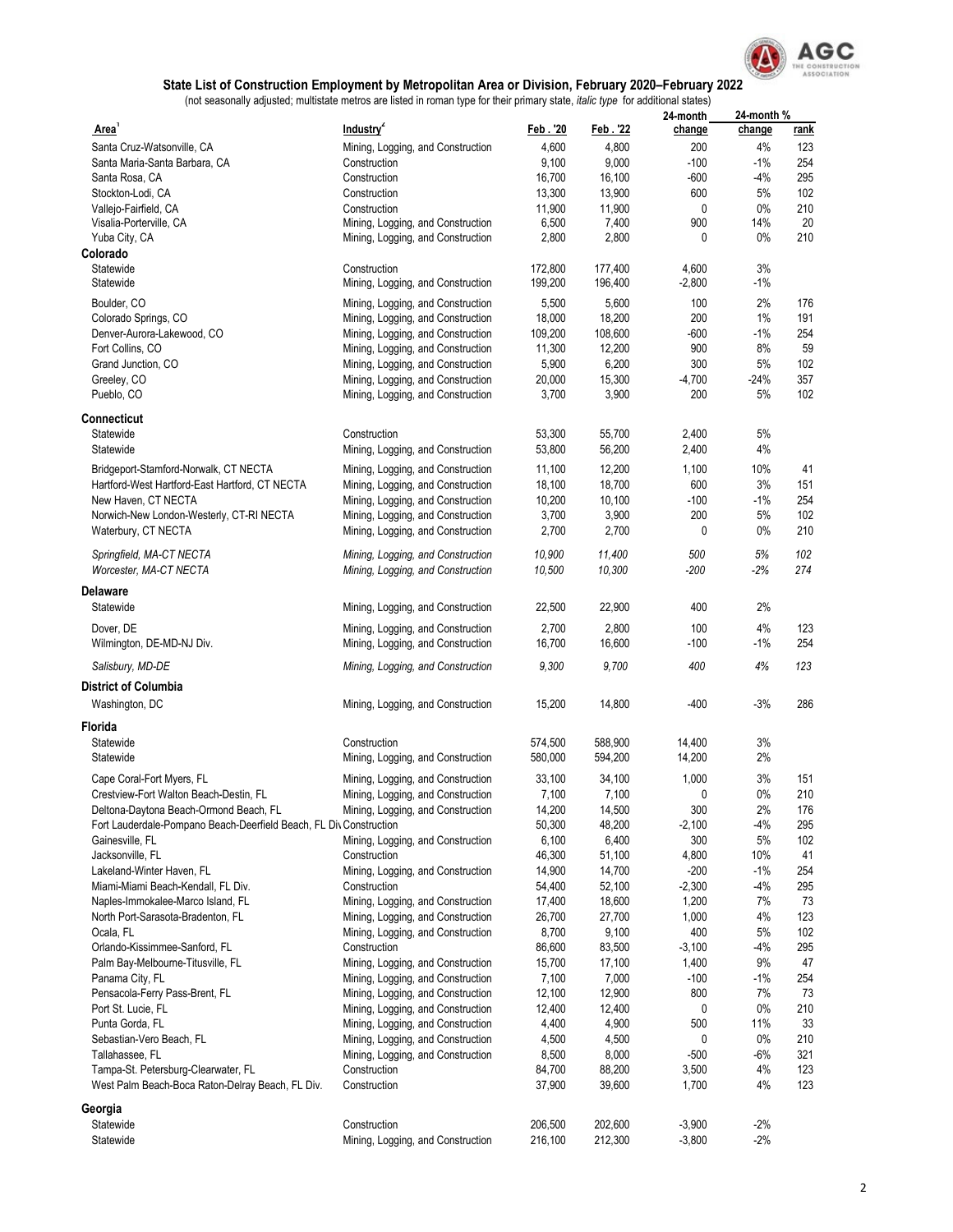

|                                                            | Industry <sup>2</sup>                                                  | Feb. '20         | Feb. 22          | 24-month       | 24-month%  |                |
|------------------------------------------------------------|------------------------------------------------------------------------|------------------|------------------|----------------|------------|----------------|
| <b>Area</b>                                                |                                                                        |                  |                  | change         | change     | <u>rank</u>    |
| Atlanta-Sandy Springs-Roswell, GA                          | Construction                                                           | 130,900          | 130,500          | $-400$         | $-0.3%$    | 251            |
| Augusta-Richmond County, GA-SC                             | Mining, Logging, and Construction                                      | 21,200           | 18,100           | $-3,100$       | $-15%$     | 349            |
| Columbus, GA-AL                                            | Mining, Logging, and Construction                                      | 4,800            | 4,600            | -200           | $-4%$      | 295            |
| Savannah, GA                                               | Mining, Logging, and Construction                                      | 8,600            | 8,400            | $-200$         | $-2%$      | 274            |
| Chattanooga, TN-GA                                         | Mining, Logging, and Construction                                      | 11,300           | 11,500           | 200            | 2%         | 176            |
| Hawaii                                                     |                                                                        |                  |                  |                |            |                |
| Statewide                                                  | Mining, Logging, and Construction                                      | 37,100           | 36,800           | $-300$         | -1%        |                |
| Kahului-Wailuku-Lahaina. HI                                | Mining, Logging, and Construction                                      | 4,400            | 4,300            | $-100$         | $-2\%$     | 274            |
| Urban Honolulu, HI                                         | Mining, Logging, and Construction                                      | 27,100           | 26,700           | $-400$         | $-1%$      | 254            |
| ldaho                                                      |                                                                        |                  |                  |                |            |                |
| Statewide<br>Statewide                                     | Construction<br>Mining, Logging, and Construction                      | 51,900<br>55,500 | 59,200<br>63,300 | 7,300<br>7,800 | 14%<br>14% |                |
| Boise City, ID                                             | Mining, Logging, and Construction                                      | 27,100           | 30,900           | 3,800          | 14%        | 20             |
| Coeur d'Alene, ID                                          | Construction                                                           | 5,700            | 6,300            | 600            | 11%        | 33             |
| Idaho Falls, ID                                            | Mining, Logging, and Construction                                      | 4,200            | 5,000            | 800            | 19%        | 8              |
| Lewiston, ID-WA                                            | Construction                                                           | 1,400            | 1,400            | 0              | 0%         | 210            |
| Pocatello, ID                                              | Mining, Logging, and Construction                                      | 1,800            | 2,100            | 300            | 17%        | 13             |
| Logan, UT-ID                                               | Mining, Logging, and Construction                                      | 3,200            | 3,600            | 400            | 13%        | 24             |
| Illinois                                                   |                                                                        |                  |                  |                |            |                |
| Statewide                                                  | Construction                                                           | 202,000          | 195,200          | $-6,800$       | $-3%$      |                |
| Statewide                                                  | Mining, Logging, and Construction                                      | 209,200          | 201,500          | $-7,700$       | $-4%$      |                |
| Bloomington, IL                                            | Mining, Logging, and Construction                                      | 2,600            | 3,000            | 400            | 15%        | 17             |
| Champaign-Urbana, IL                                       | Mining, Logging, and Construction                                      | 3,400            | 3,500            | 100            | 3%         | 151            |
| Chicago-Naperville-Arlington Heights, IL Div.              | Construction                                                           | 119,400          | 115,400          | $-4,000$       | $-3%$      | 286            |
| Danville, IL                                               | Mining, Logging, and Construction                                      | 500              | 500              | 0              | 0%         | 210            |
| Davenport-Moline-Rock Island, IA-IL                        | Mining, Logging, and Construction                                      | 8,500            | 9,300            | 800            | 9%         | 47             |
| Decatur, IL                                                | Mining, Logging, and Construction                                      | 2,800            | 3,700            | 900            | 32%        | $\overline{2}$ |
| Elgin, IL Div.                                             | Construction                                                           | 12,000           | 11,800           | -200           | $-2%$      | 274            |
| Kankakee, IL                                               | Mining, Logging, and Construction                                      | 1,100            | 1,200            | 100            | 9%         | 47             |
| Lake County-Kenosha County, IL-WI Div.                     | Construction                                                           | 13,400           | 13,200           | -200           | $-1%$      | 254            |
| Peoria, IL                                                 | Mining, Logging, and Construction                                      | 6,900            | 7,100            | 200            | 3%         | 151            |
| Rockford, IL                                               | Mining, Logging, and Construction                                      | 4,700            | 5,100            | 400            | 9%         | 47             |
| Springfield, IL                                            | Mining, Logging, and Construction                                      | 3,100            | 3,200            | 100            | 3%         | 151            |
| St. Louis, MO-IL                                           | Mining, Logging, and Construction                                      | 64,200           | 67,700           | 3,500          | 5%         | 102            |
| Indiana                                                    |                                                                        |                  |                  |                |            |                |
| Statewide                                                  | Construction                                                           | 138,700          | 147,600          | 8,900          | 6%         |                |
| Statewide                                                  | Mining, Logging, and Construction                                      | 144,400          | 152,700          | 8,300          | 6%         |                |
| Bloomington, IN                                            | Mining, Logging, and Construction                                      | 2,900            | 3,100            | 200            | 7%         | 73             |
| Columbus, IN                                               | Mining, Logging, and Construction                                      | 1,800            | 1,800            | 0              | $0\%$      | 210            |
| Elkhart-Goshen, IN                                         | Mining, Logging, and Construction                                      | 4,100            | 3,900            | $-200$         | $-5%$      | 311            |
| Evansville, IN-KY                                          | Mining, Logging, and Construction                                      | 9,100            | 9,000            | $-100$         | $-1%$      | 254            |
| Fort Wayne, IN                                             | Mining, Logging, and Construction                                      | 11,200           | 11,700           | 500            | 4%         | 123            |
| Gary, IN Div.                                              | Construction                                                           | 15,400           | 16,100           | 700            | 5%         | 102            |
|                                                            | Construction                                                           | 52,800           | 54,800           |                | 4%         | 123            |
| Indianapolis-Carmel-Anderson, IN                           |                                                                        |                  |                  | 2,000          |            |                |
| Kokomo, IN                                                 | Mining, Logging, and Construction                                      | 1,200            | 1,300            | 100            | 8%         | 59             |
| Lafayette-West Lafayette, IN                               | Mining, Logging, and Construction                                      | 3,700            | 3,800            | 100            | 3%         | 151            |
| Michigan City-La Porte, IN                                 | Mining, Logging, and Construction                                      | 1,900            | 1,800            | $-100$         | -5%        | 311            |
| Muncie, IN                                                 | Mining, Logging, and Construction                                      | 1,500            | 1,500            | 0              | 0%         | 210            |
| South Bend-Mishawaka, IN-MI                                | Mining, Logging, and Construction                                      | 5,500            | 5,700            | 200<br>200     | 4%<br>6%   | 123<br>85      |
| Terre Haute, IN                                            | Mining, Logging, and Construction                                      | 3,500            | 3,700            |                |            |                |
| Cincinnati, OH-KY-IN<br>Louisville/Jefferson County, KY-IN | Mining, Logging, and Construction<br>Mining, Logging, and Construction | 46,500<br>27,700 | 47,800<br>28,000 | 1,300<br>300   | 3%<br>1%   | 151<br>191     |
| lowa                                                       |                                                                        |                  |                  |                |            |                |
| Statewide                                                  | Construction                                                           | 67,400           | 67,400           | 0              | $0\%$      |                |
| Statewide                                                  | Mining, Logging, and Construction                                      | 69,400           | 69,600           | 200            | 0.3%       |                |
| Cedar Rapids, IA                                           | Mining, Logging, and Construction                                      | 7,300            | 8,500            | 1,200          | 16%        | 14             |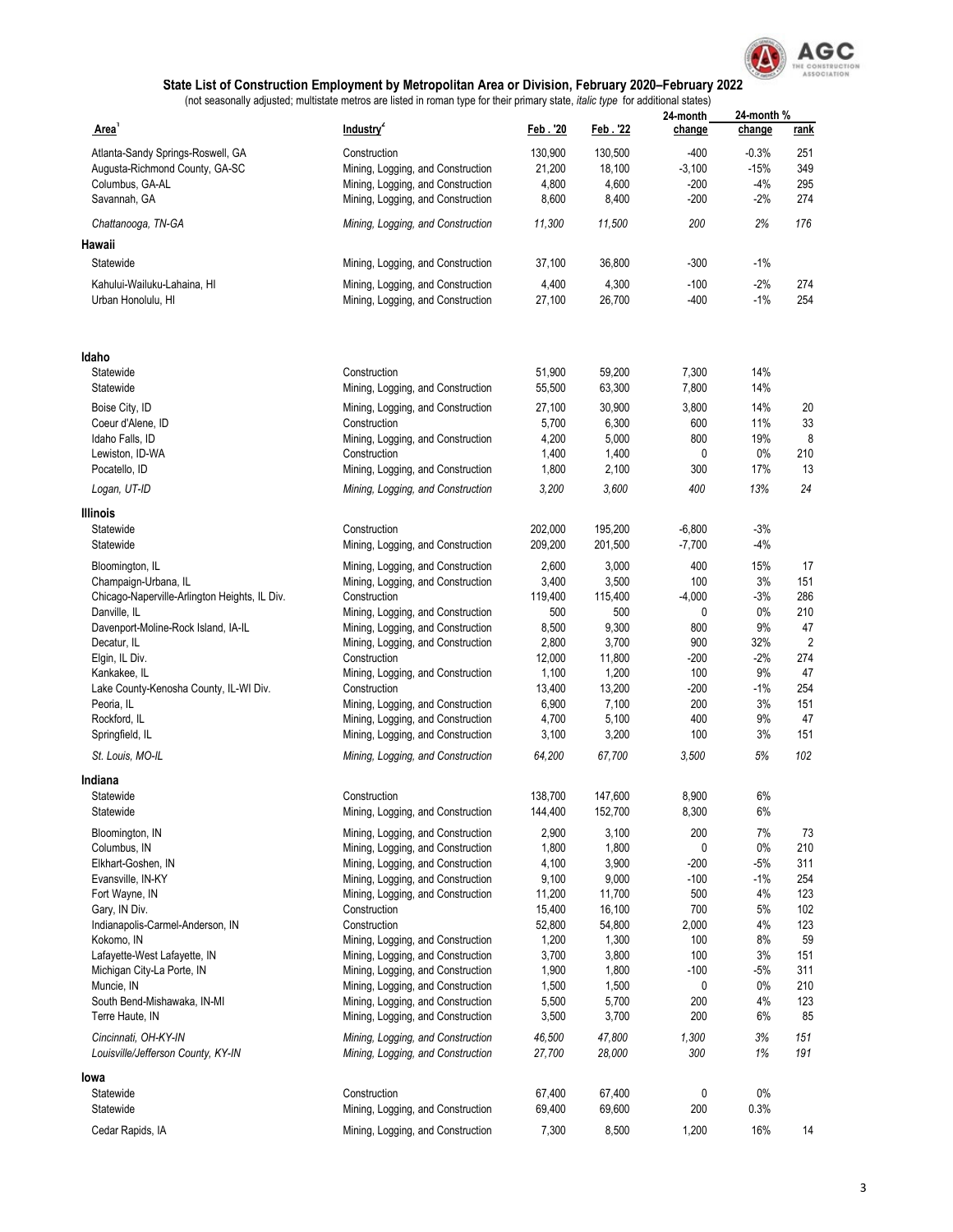

|                                                                                      |                                                                        |                    |                    | 24-month             | 24-month %   |                    |
|--------------------------------------------------------------------------------------|------------------------------------------------------------------------|--------------------|--------------------|----------------------|--------------|--------------------|
| Area <sup>1</sup><br>Des Moines-West Des Moines, IA                                  | Industry <sup>2</sup>                                                  | Feb. '20<br>18,500 | Feb. 22<br>19,200  | change<br>700        | change<br>4% | <u>rank</u><br>123 |
|                                                                                      | Mining, Logging, and Construction                                      |                    |                    |                      |              |                    |
| Davenport-Moline-Rock Island, IA-IL<br>Omaha-Council Bluffs, NE-IA                   | Mining, Logging, and Construction<br>Mining, Logging, and Construction | 8,500<br>29,300    | 9,300<br>29,600    | 800<br>300           | 9%<br>1%     | 47<br>191          |
| Kansas                                                                               |                                                                        |                    |                    |                      |              |                    |
| Statewide<br>Statewide                                                               | Construction<br>Mining, Logging, and Construction                      | 61,000<br>67,400   | 63,900<br>69,600   | 2,900<br>2,200       | 5%<br>3%     |                    |
| Kansas City, KS                                                                      | Mining, Logging, and Construction                                      | 21,600             | 23,000             | 1,400                | 6%           | 85                 |
| Topeka, KS                                                                           | Mining, Logging, and Construction                                      | 5,100              | 5,300              | 200                  | 4%           | 123                |
| Wichita, KS                                                                          | Mining, Logging, and Construction                                      | 16,400             | 17,900             | 1,500                | 9%           | 47                 |
| Kansas City, MO                                                                      | Mining, Logging, and Construction                                      | 29,200             | 31,400             | 2,200                | 8%           | 59                 |
| Kentucky                                                                             |                                                                        |                    |                    |                      |              |                    |
| Statewide                                                                            | Construction                                                           | 75,400             | 74,300             | $-1,100$             | $-1%$        |                    |
| Statewide                                                                            | Mining, Logging, and Construction                                      | 83,800             | 81,800             | $-2,000$             | $-2%$        |                    |
| Bowling Green, KY                                                                    | Mining, Logging, and Construction                                      | 3,000              | 3,200              | 200                  | 7%           | 73                 |
| Elizabethtown-Fort Knox, KY                                                          | Mining, Logging, and Construction                                      | 1,800              | 2,200              | 400                  | 22%          | 5                  |
| Lexington-Fayette, KY                                                                | Mining, Logging, and Construction                                      | 13,300             | 12,800             | $-500$               | $-4%$        | 295                |
| Louisville/Jefferson County, KY-IN                                                   | Mining, Logging, and Construction                                      | 27,700             | 28,000             | 300                  | 1%           | 191                |
| Owensboro, KY                                                                        | Mining, Logging, and Construction                                      | 2,400              | 2,300              | $-100$               | $-4%$        | 295                |
| Clarksville, TN-KY                                                                   | Mining, Logging, and Construction                                      | 3,300              | 3,700              | 400                  | 12%          | 30                 |
| Cincinnati, OH-KY-IN                                                                 | Mining, Logging, and Construction                                      | 46,500             | 47,800             | 1,300                | 3%           | 151                |
| Evansville, IN-KY                                                                    | Mining, Logging, and Construction                                      | 9,100              | 9,000              | $-100$               | $-1%$        | 254                |
| Huntington-Ashland, WV-KY-OH                                                         | Mining, Logging, and Construction                                      | 6,700              | 7,000              | 300                  | 4%           | 123                |
| Louisiana                                                                            | Construction                                                           |                    |                    |                      | $-3%$        |                    |
| Statewide<br>Statewide                                                               | Mining, Logging, and Construction                                      | 135,500<br>170,500 | 130,800<br>161,400 | $-4,700$<br>$-9,100$ | $-5%$        |                    |
|                                                                                      |                                                                        |                    |                    |                      |              |                    |
| Baton Rouge, LA                                                                      | Construction                                                           | 48,500             | 41,700             | $-6,800$             | $-14%$       | 348                |
| Houma-Thibodaux, LA                                                                  | Construction                                                           | 4,500              | 4,900              | 400                  | 9%           | 47                 |
| Lafayette, LA                                                                        | Construction                                                           | 9,500              | 10,500             | 1,000                | 11%          | 33                 |
| Lake Charles, LA<br>New Orleans-Metairie, LA                                         | Construction<br>Construction                                           | 19,900<br>28,700   | 18,100<br>30,500   | $-1,800$<br>1,800    | $-9%$<br>6%  | 339<br>85          |
| Shreveport-Bossier City, LA                                                          | Construction                                                           | 7,400              | 8,300              | 900                  | 12%          | 30                 |
| Maine                                                                                |                                                                        |                    |                    |                      |              |                    |
| Statewide                                                                            | Construction                                                           | 28,100             | 29,400             | 1,300                | 5%           |                    |
| Statewide                                                                            | Mining, Logging, and Construction                                      | 30,300             | 31,600             | 1,300                | 4%           |                    |
| Bangor, ME NECTA                                                                     | Construction                                                           | 2,900              | 3,100              | 200                  | 7%           | 73                 |
| Lewiston-Auburn, ME NECTA                                                            | Mining, Logging, and Construction                                      | 2,800              | 2,800              | 0                    | $0\%$        | 210                |
| Portland-South Portland, ME NECTA                                                    | Mining, Logging, and Construction                                      | 9,700              | 10,100             | 400                  | 4%           | 123                |
| Dover-Durham, NH-ME NECTA                                                            | Mining, Logging, and Construction                                      | 1,700              | 1,800              | 100                  | 6%           | 85                 |
| Portsmouth, NH-ME NECTA                                                              | Mining, Logging, and Construction                                      | 2,700              | 2,800              | 100                  | 4%           | 123                |
| Maryland                                                                             |                                                                        |                    |                    |                      |              |                    |
| Statewide                                                                            | Construction                                                           | 161,700            | 158,100            | $-3,600$             | $-2%$        |                    |
| Statewide                                                                            | Mining, Logging, and Construction                                      | 163,000            | 159,300            | $-3,700$             | $-2%$        |                    |
| Baltimore-Columbia-Towson, MD                                                        | Mining, Logging, and Construction                                      | 79,700             | 79,300             | $-400$               | $-1%$        | 254                |
| Calvert-Charles-Prince George's, MD                                                  | Mining, Logging, and Construction                                      | 34,300             | 32,100             | $-2,200$             | $-6%$        | 321                |
| Hagerstown-Martinsburg, MD-WV                                                        | Mining, Logging, and Construction                                      | 4,000              | 4,000              | 0                    | $0\%$        | 210                |
| Salisbury, MD-DE                                                                     | Mining, Logging, and Construction                                      | 9,300              | 9,700              | 400                  | 4%           | 123                |
| Silver Spring-Frederick-Rockville, MD Div.                                           | Mining, Logging, and Construction                                      | 34,000             | 33,200             | $-800$               | $-2%$        | 274                |
| Wilmington, DE-MD-NJ Div.                                                            | Mining, Logging, and Construction                                      | 16,700             | 16,600             | $-100$               | $-1%$        | 254                |
| <b>Massachusetts</b>                                                                 |                                                                        |                    |                    |                      |              |                    |
| Statewide                                                                            | Construction                                                           | 153,400            | 157,600            | 4,200                | 3%           |                    |
| Statewide                                                                            | Mining, Logging, and Construction                                      | 154,300            | 158,500            | 4,200                | 3%           |                    |
| Barnstable Town, MA NECTA                                                            | Mining, Logging, and Construction                                      | 6,900              | 7,300              | 400                  | 6%           | 85                 |
| Boston-Cambridge-Newton, MA NECTA Div.                                               | Mining, Logging, and Construction                                      | 71,100             | 71,300             | 200                  | 0.3%         | 208                |
| Brockton-Bridgewater-Easton, MA NECTA Div.                                           | Mining, Logging, and Construction                                      | 4,800              | 5,200              | 400                  | 8%           | 59                 |
| Framingham, MA NECTA Div.                                                            | Mining, Logging, and Construction                                      | 8,900              | 9,700              | 800                  | 9%           | 47                 |
| Haverhill-Newburyport-Amesbury Town, MA-NH NECTA I Mining, Logging, and Construction |                                                                        | 4,900              | 5,000              | 100                  | 2%           | 176                |
| Lawrence-Methuen Town-Salem, MA-NH NECTA Div.                                        | Mining, Logging, and Construction                                      | 3,400              | 4,200              | 800                  | 24%          | 3                  |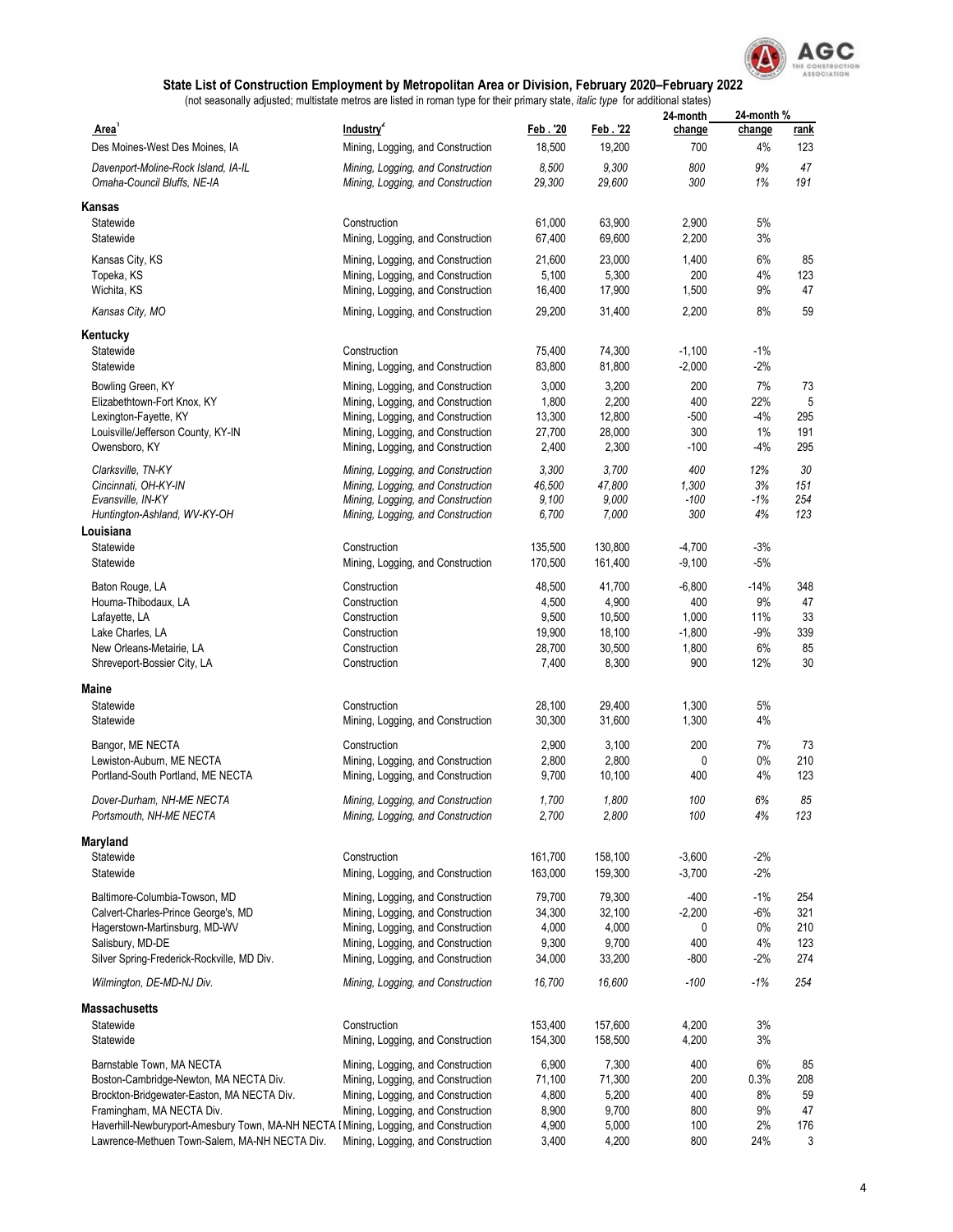

|                                                             |                                                   |                    |                    | 24-month         | 24-month% |             |
|-------------------------------------------------------------|---------------------------------------------------|--------------------|--------------------|------------------|-----------|-------------|
| Area <sup>1</sup>                                           | Industry <sup>2</sup>                             | Feb. '20           | Feb. 22            | change           | change    | <u>rank</u> |
| Leominster-Gardner, MA NECTA                                | Mining, Logging, and Construction                 | 1,800              | 2,200              | 400              | 22%       | 5           |
| Lowell-Billerica-Chelmsford, MA-NH NECTA Div.               | Mining, Logging, and Construction                 | 9,400              | 10,000             | 600              | 6%        | 85          |
| Lynn-Saugus-Marblehead, MA NECTA Div.                       | Mining, Logging, and Construction                 | 1,600              | 1,900              | 300              | 19%       | 8           |
| New Bedford, MA NECTA                                       | Mining, Logging, and Construction                 | 2,400              | 2,500              | 100              | 4%        | 123         |
| Peabody-Salem-Beverly, MA NECTA Div.                        | Mining, Logging, and Construction                 | 3,400              | 3,500              | 100              | 3%        | 151         |
| Pittsfield, MA NECTA                                        | Mining, Logging, and Construction                 | 1,800              | 1,900              | 100              | 6%        | 85          |
| Springfield, MA-CT NECTA                                    | Mining, Logging, and Construction                 | 10,900             | 11,400             | 500              | 5%        | 102         |
| Taunton-Middleborough-Norton, MA NECTA Div.                 | Mining, Logging, and Construction                 | 3,200              | 3,700              | 500              | 16%       | 14          |
| Worcester, MA-CT NECTA                                      | Mining, Logging, and Construction                 | 10,500             | 10,300             | -200             | -2%       | 274         |
| Nashua, NH-MA NECTA Div.<br>Providence-Warwick, RI-MA NECTA | Mining, Logging, and Construction<br>Construction | 5,400<br>23,200    | 5,500<br>23,800    | 100<br>600       | 2%<br>3%  | 176<br>151  |
| Michigan                                                    |                                                   |                    |                    |                  |           |             |
| Statewide                                                   | Construction                                      | 159,500            | 163,200            | 3,700            | 2%        |             |
| Statewide                                                   | Mining, Logging, and Construction                 | 166,000            | 170,200            | 4,200            | 3%        |             |
| Ann Arbor, MI                                               | Mining, Logging, and Construction                 | 4,600              | 4,800              | 200              | 4%        | 123         |
| Battle Creek, MI                                            | Mining, Logging, and Construction                 | 1,500              | 1,700              | 200              | 13%       | 24          |
| Bay City, MI                                                | Mining, Logging, and Construction                 | 1,100              | 1,300              | 200              | 18%       | 11          |
| Detroit-Dearborn-Livonia, MI Div.                           | Mining, Logging, and Construction                 | 20,300             | 20,700             | 400              | 2%        | 176         |
| Flint, MI                                                   | Mining, Logging, and Construction                 | 5,200              | 5,600              | 400              | 8%        | 59          |
| Grand Rapids-Wyoming, MI                                    | Mining, Logging, and Construction                 | 24,500             | 25,100             | 600              | 2%        | 176         |
| Jackson, MI                                                 | Mining, Logging, and Construction                 | 1,900              | 2,000              | 100              | 5%        | 102         |
| Kalamazoo-Portage, MI                                       | Mining, Logging, and Construction                 | 6,100              | 6,300              | 200              | 3%        | 151         |
| Lansing-East Lansing, MI                                    | Mining, Logging, and Construction                 | 7,600              | 7,800              | 200              | 3%        | 151         |
| Monroe, MI                                                  | Mining, Logging, and Construction                 | 1,700              | 1,700              | 0                | $0\%$     | 210         |
| Muskegon, MI                                                | Mining, Logging, and Construction                 | 2,300              | 2,600              | 300              | 13%       | 24          |
| Niles-Benton Harbor, MI                                     | Mining, Logging, and Construction                 | 2,000              | 2,000              | 0                | $0\%$     | 210         |
| Saginaw, MI                                                 | Mining, Logging, and Construction                 | 2,800              | 3,000              | 200              | 7%        | 73          |
| Warren-Troy-Farmington Hills, MI Div.                       | Mining, Logging, and Construction                 | 51,200             | 53,800             | 2,600            | 5%        | 102         |
| South Bend-Mishawaka, IN-MI                                 | Mining, Logging, and Construction                 | 5,500              | 5,700              | 200              | 4%        | 123         |
|                                                             |                                                   |                    |                    |                  |           |             |
| <b>Minnesota</b>                                            |                                                   |                    |                    |                  |           |             |
| Statewide                                                   | Construction                                      | 109,800            | 111,200            | 1,400            | 1%        |             |
| Statewide                                                   | Mining, Logging, and Construction                 | 116,100            | 117,500            | 1,400            | 1%        |             |
| Duluth, MN-WI                                               | Mining, Logging, and Construction                 | 8,500              | 9,200              | 700              | 8%        | 59          |
| Minneapolis-St. Paul-Bloomington, MN-WI                     | Mining, Logging, and Construction                 | 77,100             | 77,600             | 500              | 1%        | 191         |
| Rochester, MN                                               | Mining, Logging, and Construction                 | 4,500              | 4,700              | 200              | 4%        | 123         |
| St. Cloud, MN                                               | Mining, Logging, and Construction                 | 6,100              | 6,900              | 800              | 13%       | 24          |
| Fargo, ND-MN                                                | Mining, Logging, and Construction                 | 7,400              | 7,700              | 300              | 4%        | 123         |
| Grand Forks, ND-MN                                          | Mining, Logging, and Construction                 | 2,600              | 2,600              | 0                | 0%        | 210         |
| La Crosse-Onalaska, WI-MN                                   | Mining, Logging, and Construction                 | 2,700              | 2,700              | 0                | 0%        | 210         |
| Mississippi                                                 |                                                   |                    |                    |                  |           |             |
| Statewide                                                   | Construction                                      | 44,100             | 47,900             | 3,800            | 9%        |             |
| Statewide                                                   | Mining, Logging, and Construction                 | 50,500             | 53,800             | 3,300            | 7%        |             |
| Gulfport-Biloxi-Pascagoula, MS                              | Mining, Logging, and Construction                 | 8,200              | 8,300              | 100              | 1%        | 191         |
| Jackson, MS                                                 | Construction                                      | 10,400             | 10,800             | 400              | 4%        | 123         |
| Memphis, TN-MS-AR                                           | Mining, Logging, and Construction                 | 23,600             | 24,600             | 1,000            | 4%        | 123         |
| Missouri                                                    |                                                   |                    |                    |                  |           |             |
| Statewide<br>Statewide                                      | Construction<br>Mining, Logging, and Construction | 120,900<br>125,200 | 131,100<br>135,500 | 10,200<br>10,300 | 8%<br>8%  |             |
|                                                             |                                                   |                    |                    |                  |           |             |
| Kansas City, MO                                             | Mining, Logging, and Construction                 | 29,200             | 31,400             | 2,200            | 8%        | 59          |
| Springfield, MO                                             | Mining, Logging, and Construction                 | 9,300              | 9,600              | 300              | 3%        | 151         |
| St. Louis, MO-IL                                            | Mining, Logging, and Construction                 | 64,200             | 67,700             | 3,500            | 5%        | 102         |
| Fayetteville-Springdale-Rogers, AR-MO                       | Mining, Logging, and Construction                 | 12,500             | 13,700             | 1,200            | 10%       | 41          |
| Kansas City, KS                                             | Mining, Logging, and Construction                 | 21,600             | 23,000             | 1,400            | 6%        | 85          |
| Montana                                                     |                                                   |                    |                    |                  |           |             |
| Statewide                                                   | Construction                                      | 27,000             | 30,200             | 3,200            | 12%       |             |
| Statewide                                                   | Mining, Logging, and Construction                 | 33,800             | 37,000             | 3,200            | 9%        |             |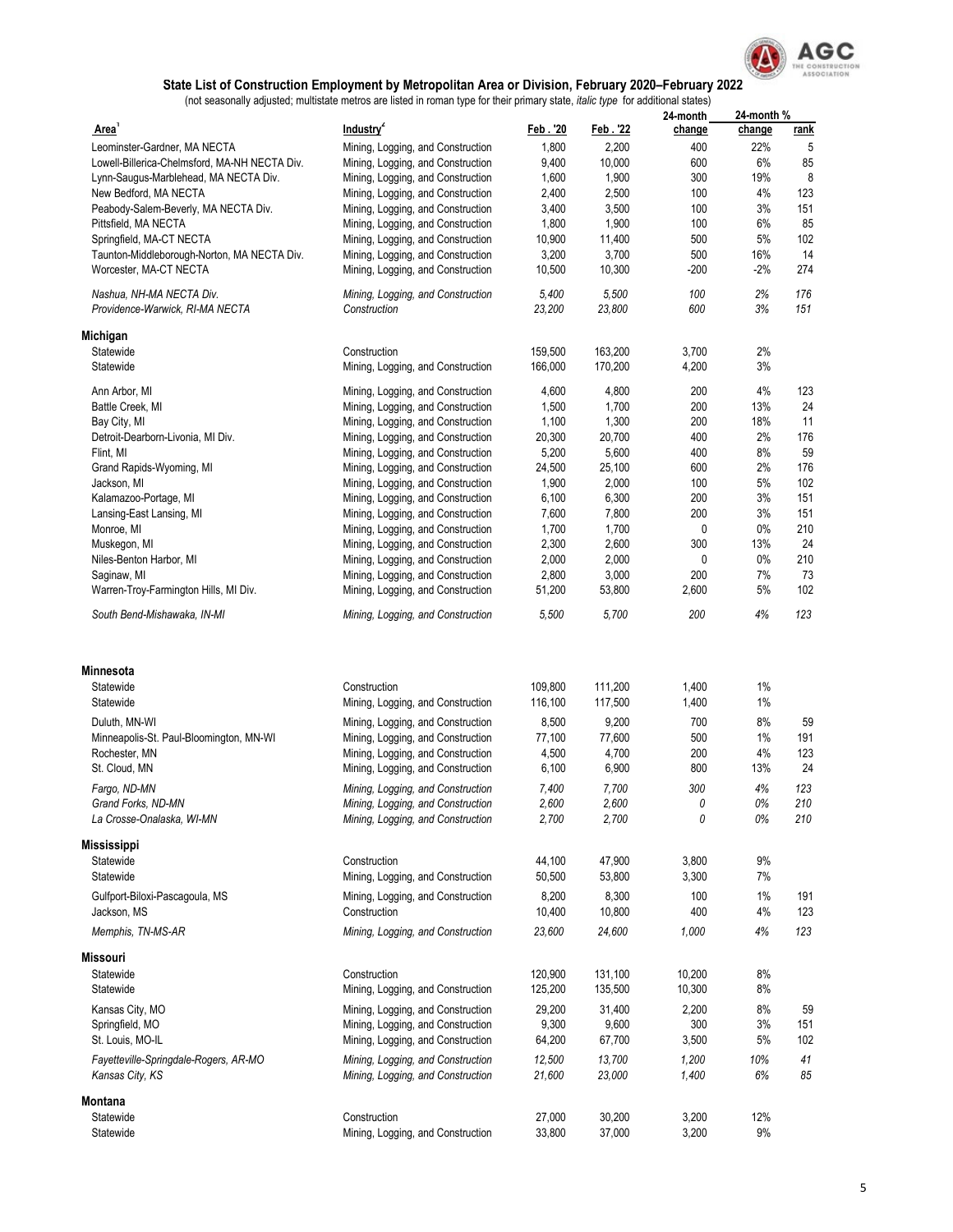

|                                                                                      |                                                                        |          |         | 24-month  | 24-month% |             |
|--------------------------------------------------------------------------------------|------------------------------------------------------------------------|----------|---------|-----------|-----------|-------------|
| Area'                                                                                | Industry <sup>2</sup>                                                  | Feb. '20 | Feb. 22 | change    | change    | <u>rank</u> |
| Nebraska                                                                             |                                                                        |          |         |           |           |             |
| Statewide                                                                            | Construction                                                           | 51,600   | 53.000  | 1,400     | 3%        |             |
| Statewide                                                                            | Mining, Logging, and Construction                                      | 52,500   | 54,000  | 1,500     | 3%        |             |
| Lincoln, NE                                                                          | Mining, Logging, and Construction                                      | 9,100    | 9,700   | 600       | 7%        | 73          |
| Omaha-Council Bluffs, NE-IA                                                          | Mining, Logging, and Construction                                      | 29,300   | 29,600  | 300       | 1%        | 191         |
|                                                                                      |                                                                        |          |         |           |           |             |
| Nevada                                                                               |                                                                        |          |         |           |           |             |
| Statewide                                                                            | Construction                                                           | 97,300   | 95,800  | $-1,500$  | -2%       |             |
| Statewide                                                                            | Mining, Logging, and Construction                                      | 112,000  | 110,300 | $-1,700$  | $-2%$     |             |
| Las Vegas-Henderson-Paradise, NV                                                     | Construction                                                           | 71,800   | 68,700  | $-3,100$  | $-4%$     | 295         |
| Reno, NV                                                                             | Construction                                                           | 18,000   | 19,300  | 1,300     | 7%        | 73          |
|                                                                                      |                                                                        |          |         |           |           |             |
| <b>New Hampshire</b>                                                                 |                                                                        |          |         |           |           |             |
| Statewide                                                                            | Construction                                                           | 26,800   | 28,600  | 1,800     | 7%        |             |
| Statewide                                                                            | Mining, Logging, and Construction                                      | 27,700   | 29,500  | 1,800     | 6%        |             |
| Dover-Durham, NH-ME NECTA                                                            | Mining, Logging, and Construction                                      | 1,700    | 1,800   | 100       | 6%        | 85          |
| Manchester, NH NECTA                                                                 | Mining, Logging, and Construction                                      | 5,400    | 5,300   | $-100$    | $-2%$     | 274         |
| Nashua, NH-MA NECTA Div.                                                             | Mining, Logging, and Construction                                      | 5,400    | 5,500   | 100       | 2%        | 176         |
| Portsmouth, NH-ME NECTA                                                              | Mining, Logging, and Construction                                      | 2,700    | 2,800   | 100       | 4%        | 123         |
| Haverhill-Newburyport-Amesbury Town, MA-NH NECTA I Mining, Logging, and Construction |                                                                        | 4,900    | 5,000   | 100       | 2%        | 176         |
| Lawrence-Methuen Town-Salem, MA-NH NECTA Div.                                        | Mining, Logging, and Construction                                      | 3,400    | 4,200   | 800       | 24%       | 3           |
| Lowell-Billerica-Chelmsford, MA-NH NECTA Div.                                        | Mining, Logging, and Construction                                      | 9,400    | 10,000  | 600       | 6%        | 85          |
|                                                                                      |                                                                        |          |         |           |           |             |
| New Jersey                                                                           |                                                                        |          |         |           |           |             |
| Statewide<br>Statewide                                                               | Construction                                                           | 152,900  | 150,600 | $-2,300$  | $-2%$     |             |
|                                                                                      | Mining, Logging, and Construction                                      | 154,300  | 151,900 | $-2,400$  | $-2%$     |             |
| Atlantic City-Hammonton, NJ                                                          | Mining, Logging, and Construction                                      | 5,200    | 5,400   | 200       | 4%        | 123         |
| Bergen-Hudson-Passaic, NJ                                                            | Mining, Logging, and Construction                                      | 30,400   | 28,100  | $-2,300$  | $-8%$     | 335         |
| Camden, NJ Div.                                                                      | Mining, Logging, and Construction                                      | 22,600   | 23,200  | 600       | 3%        | 151         |
| Middlesex-Monmouth-Ocean, NJ                                                         | Mining, Logging, and Construction                                      | 39,400   | 36,800  | $-2,600$  | $-7%$     | 327         |
| Newark, NJ-PA Div.                                                                   | Mining, Logging, and Construction                                      | 44,100   | 46,800  | 2,700     | 6%        | 85          |
| Trenton, NJ                                                                          | Mining, Logging, and Construction                                      | 5,400    | 5,400   | 0         | 0%        | 210         |
| Vineland-Bridgeton, NJ                                                               | Mining, Logging, and Construction                                      | 2,800    | 2,800   | 0         | 0%        | 210         |
| Allentown-Bethlehem-Easton, PA-NJ                                                    | Mining, Logging, and Construction                                      | 12,500   | 13,100  | 600       | 5%        | 102         |
| Wilmington, DE-MD-NJ Div.                                                            | Mining, Logging, and Construction                                      | 16,700   | 16,600  | $-100$    | $-1%$     | 254         |
| New Mexico                                                                           |                                                                        |          |         |           |           |             |
| Statewide                                                                            | Construction                                                           | 51,000   | 49,900  | $-1,100$  | $-2%$     |             |
| Statewide                                                                            | Mining, Logging, and Construction                                      | 76,300   | 69,000  | $-7,300$  | $-10%$    |             |
| Albuquerque, NM                                                                      |                                                                        | 24,800   | 26,700  | 1,900     | 8%        | 59          |
| Las Cruces, NM                                                                       | Mining, Logging, and Construction<br>Mining, Logging, and Construction | 4,000    | 3,900   | $-100$    | $-3%$     | 286         |
| Santa Fe, NM                                                                         | Mining, Logging, and Construction                                      | 3,000    | 3,200   | 200       | 7%        | 73          |
|                                                                                      |                                                                        |          |         |           |           |             |
| <b>New York</b>                                                                      |                                                                        |          |         |           |           |             |
| Statewide                                                                            | Construction                                                           | 381,900  | 351,900 | $-30,000$ | $-8%$     |             |
| Statewide                                                                            | Mining, Logging, and Construction                                      | 386,700  | 356,900 | $-29,800$ | $-8%$     |             |
| Albany-Schenectady-Troy, NY                                                          | Mining, Logging, and Construction                                      | 18,300   | 18,000  | $-300$    | -2%       | 274         |
| Binghamton, NY                                                                       | Mining, Logging, and Construction                                      | 3,300    | 3,600   | 300       | 9%        | 47          |
| Buffalo-Cheektowaga-Niagara Falls, NY                                                | Mining, Logging, and Construction                                      | 18,100   | 19,200  | 1,100     | 6%        | 85          |
| Dutchess County-Putnam County, NY Div.                                               | Mining, Logging, and Construction                                      | 8,000    | 7,500   | $-500$    | $-6%$     | 321         |
| Elmira, NY                                                                           | Mining, Logging, and Construction                                      | 1,300    | 1,200   | $-100$    | $-8%$     | 335         |
| Glens Falls, NY                                                                      | Mining, Logging, and Construction                                      | 2,400    | 2,500   | 100       | 4%        | 123         |
| Ithaca, NY                                                                           | Mining, Logging, and Construction                                      | 1,200    | 1,100   | $-100$    | $-8%$     | 335         |
| Kingston, NY                                                                         | Mining, Logging, and Construction                                      | 2,500    | 2,600   | 100       | 4%        | 123         |
| Nassau County-Suffolk County, NY Div.                                                | Mining, Logging, and Construction                                      | 79,100   | 75,000  | $-4,100$  | $-5%$     | 311         |
| New York City, NY                                                                    | Mining, Logging, and Construction                                      | 157,900  | 132,400 | $-25,500$ | $-16%$    | 351         |
| Orange-Rockland-Westchester, NY                                                      | Mining, Logging, and Construction                                      | 42,400   | 41,900  | $-500$    | $-1%$     | 254         |
| Rochester, NY                                                                        | Construction                                                           | 19,600   | 20,300  | 700       | 4%        | 123         |
| Syracuse, NY                                                                         | Mining, Logging, and Construction                                      | 11,700   | 12,100  | 400       | 3%        | 151         |
| Utica-Rome, NY                                                                       | Mining, Logging, and Construction                                      | 3,000    | 2,800   | $-200$    | $-7%$     | 327         |
| Watertown-Fort Drum, NY                                                              | Mining, Logging, and Construction                                      | 1,500    | 1,500   | 0         | 0%        | 210         |
| North Carolina                                                                       |                                                                        |          |         |           |           |             |
| Statewide                                                                            | Construction                                                           | 231,500  | 235,900 | 4,400     | 2%        |             |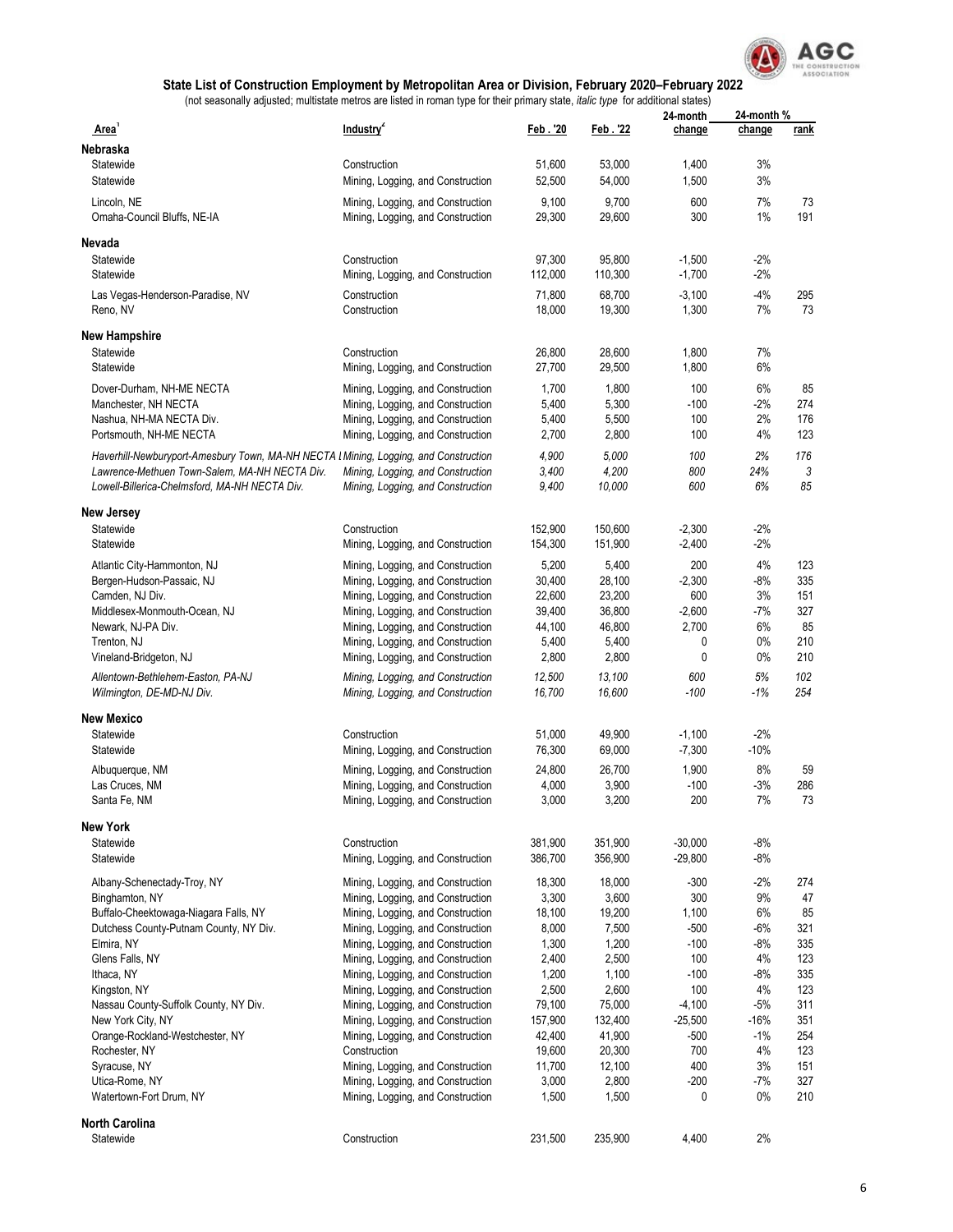

|                                                                                             |                                                                        |                  |                  | 24-month  | 24-month % |             |
|---------------------------------------------------------------------------------------------|------------------------------------------------------------------------|------------------|------------------|-----------|------------|-------------|
| Area <sup>1</sup>                                                                           | Industry <sup>2</sup>                                                  | Feb. '20         | Feb. 22          | change    | change     | <u>rank</u> |
| Statewide                                                                                   | Mining, Logging, and Construction                                      | 237,300          | 241,400          | 4,100     | 2%         |             |
| Asheville, NC                                                                               | Mining, Logging, and Construction                                      | 9,500            | 10,200           | 700       | 7%         | 73          |
| Burlington, NC                                                                              | Mining, Logging, and Construction                                      | 3,200            | 3,200            | 0         | 0%         | 210         |
| Charlotte-Concord-Gastonia, NC-SC                                                           | Mining, Logging, and Construction                                      | 69,100           | 70,000           | 900       | 1%         | 191         |
| Durham-Chapel Hill, NC                                                                      | Mining, Logging, and Construction                                      | 9,200            | 9,300            | 100       | 1%         | 191         |
| Fayetteville, NC                                                                            | Mining, Logging, and Construction                                      | 5,300            | 5,300            | 0         | $0\%$      | 210         |
| Greensboro-High Point, NC                                                                   | Mining, Logging, and Construction                                      | 15,900           | 16,800           | 900       | 6%         | 85          |
| Greenville, NC                                                                              | Mining, Logging, and Construction                                      | 3,400            | 3,400            | 0         | $0\%$      | 210         |
| Hickory-Lenoir-Morganton, NC                                                                | Mining, Logging, and Construction                                      | 4,700            | 5,100            | 400       | 9%         | 47          |
| Raleigh, NC                                                                                 | Mining, Logging, and Construction                                      | 42,200           | 44,600           | 2,400     | 6%         | 85          |
| Rocky Mount, NC                                                                             | Mining, Logging, and Construction                                      | 2,500            | 2,500            | 0         | 0%         | 210         |
| Wilmington, NC                                                                              | Mining, Logging, and Construction                                      | 9,600            | 9,900            | 300       | 3%         | 151         |
| Winston-Salem, NC                                                                           | Mining, Logging, and Construction                                      | 11,700           | 12,000           | 300       | 3%         | 151         |
|                                                                                             |                                                                        |                  |                  |           |            |             |
| Myrtle Beach-Conway-North Myrtle Beach, SC-NC<br>Virginia Beach-Norfolk-Newport News, VA-NC | Mining, Logging, and Construction<br>Mining, Logging, and Construction | 10,800<br>39,100 | 10,800<br>39,200 | 0<br>100  | 0%<br>0%   | 210<br>208  |
| <b>North Dakota</b>                                                                         |                                                                        |                  |                  |           |            |             |
| Statewide                                                                                   | Construction                                                           | 23,100           | 22,000           | $-1,100$  | $-5%$      |             |
| Statewide                                                                                   | Mining, Logging, and Construction                                      | 43,600           | 36,600           | $-7,000$  | $-16%$     |             |
|                                                                                             |                                                                        |                  |                  |           |            |             |
| Bismarck, ND                                                                                | Mining, Logging, and Construction                                      | 3,900            | 4,000            | 100       | 3%         | 151         |
| Fargo, ND-MN                                                                                | Mining, Logging, and Construction                                      | 7,400            | 7,700            | 300       | 4%         | 123         |
| Grand Forks, ND-MN                                                                          | Mining, Logging, and Construction                                      | 2,600            | 2,600            | 0         | 0%         | 210         |
| Ohio                                                                                        |                                                                        |                  |                  |           |            |             |
| Statewide                                                                                   | Construction                                                           | 210,800          | 212,700          | 1,900     | 1%         |             |
| Statewide                                                                                   | Mining, Logging, and Construction                                      | 221,000          | 221,000          | 0         | $0\%$      |             |
| Akron, OH                                                                                   | Mining, Logging, and Construction                                      | 13,200           | 13,400           | 200       | 2%         | 176         |
| Canton-Massillon, OH                                                                        | Mining, Logging, and Construction                                      | 7,900            | 8,000            | 100       | 1%         | 191         |
| Cincinnati, OH-KY-IN                                                                        | Mining, Logging, and Construction                                      | 46,500           | 47,800           | 1,300     | 3%         | 151         |
| Cleveland-Elyria, OH                                                                        | Mining, Logging, and Construction                                      | 35,000           | 36,000           | 1,000     | 3%         | 151         |
| Columbus, OH                                                                                | Mining, Logging, and Construction                                      | 42,500           | 44,400           | 1,900     | 4%         | 123         |
| Dayton, OH                                                                                  | Mining, Logging, and Construction                                      | 13,200           | 13,400           | 200       | 2%         | 176         |
| Lima, OH                                                                                    | Mining, Logging, and Construction                                      | 2,000            | 1,900            | -100      | $-5%$      | 311         |
| Mansfield, OH                                                                               | Mining, Logging, and Construction                                      | 2,000            | 2,100            | 100       | 5%         | 102         |
| Springfield, OH                                                                             | Mining, Logging, and Construction                                      | 1,100            | 1,200            | 100       | 9%         | 47          |
| Toledo, OH                                                                                  | Mining, Logging, and Construction                                      | 14,600           | 13,800           | -800      | $-5%$      | 311         |
| Weirton-Steubenville, WV-OH                                                                 | Mining, Logging, and Construction                                      | 1,400            | 1,700            | 300       | 21%        | 7           |
| Youngstown-Warren-Boardman, OH-PA                                                           | Mining, Logging, and Construction                                      | 8,300            | 8,700            | 400       | 5%         | 102         |
| Huntington-Ashland, WV-KY-OH                                                                | Mining, Logging, and Construction                                      | 6,700            | 7,000            | 300       | 4%         | 123         |
| Oklahoma                                                                                    |                                                                        |                  |                  |           |            |             |
| Statewide                                                                                   | Construction                                                           | 79,900           | 74,800           | $-5,100$  | $-6%$      |             |
| Statewide                                                                                   | Mining, Logging, and Construction                                      | 118,300          | 104,000          | $-14,300$ | $-12%$     |             |
| Lawton, OK                                                                                  | Mining, Logging, and Construction                                      | 1,500            | 1,700            | 200       | 13%        | 24          |
| Oklahoma City, OK                                                                           | Construction                                                           | 31,900           | 30,600           | $-1,300$  | $-4%$      | 295         |
| Tulsa, OK                                                                                   | Construction                                                           | 24,900           | 24,100           | -800      | $-3%$      | 286         |
|                                                                                             |                                                                        |                  |                  |           |            |             |
| Fort Smith, AR-OK                                                                           | Mining, Logging, and Construction                                      | 5,100            | 5,000            | $-100$    | -2%        | 274         |
| Oregon                                                                                      |                                                                        |                  |                  |           |            |             |
| Statewide                                                                                   | Construction                                                           | 108,300          | 111,700          | 3,400     | 3%         |             |
| Statewide                                                                                   | Mining, Logging, and Construction                                      | 114,800          | 117,700          | 2,900     | 3%         |             |
| Albany, OR                                                                                  | Construction                                                           | 3,100            | 3,000            | $-100$    | $-3%$      | 286         |
| Bend-Redmond, OR                                                                            | Mining, Logging, and Construction                                      | 7,000            | 8,000            | 1,000     | 14%        | 20          |
| Corvallis, OR                                                                               | Mining, Logging, and Construction                                      | 1,500            | 1,400            | $-100$    | $-7%$      | 327         |
| Eugene, OR                                                                                  | Construction                                                           | 7,300            | 7,500            | 200       | 3%         | 151         |
| Grants Pass, OR                                                                             | Construction                                                           | 1,100            | 1,300            | 200       | 18%        | 11          |
| Medford, OR                                                                                 | Construction                                                           | 4,800            | 4,900            | 100       | 2%         | 176         |
| Portland-Vancouver-Hillsboro, OR-WA                                                         | Construction                                                           | 75,300           | 76,400           | 1,100     | 1%         | 191         |
| Salem, OR                                                                                   | Construction                                                           | 12,300           | 12,600           | 300       | 2%         | 176         |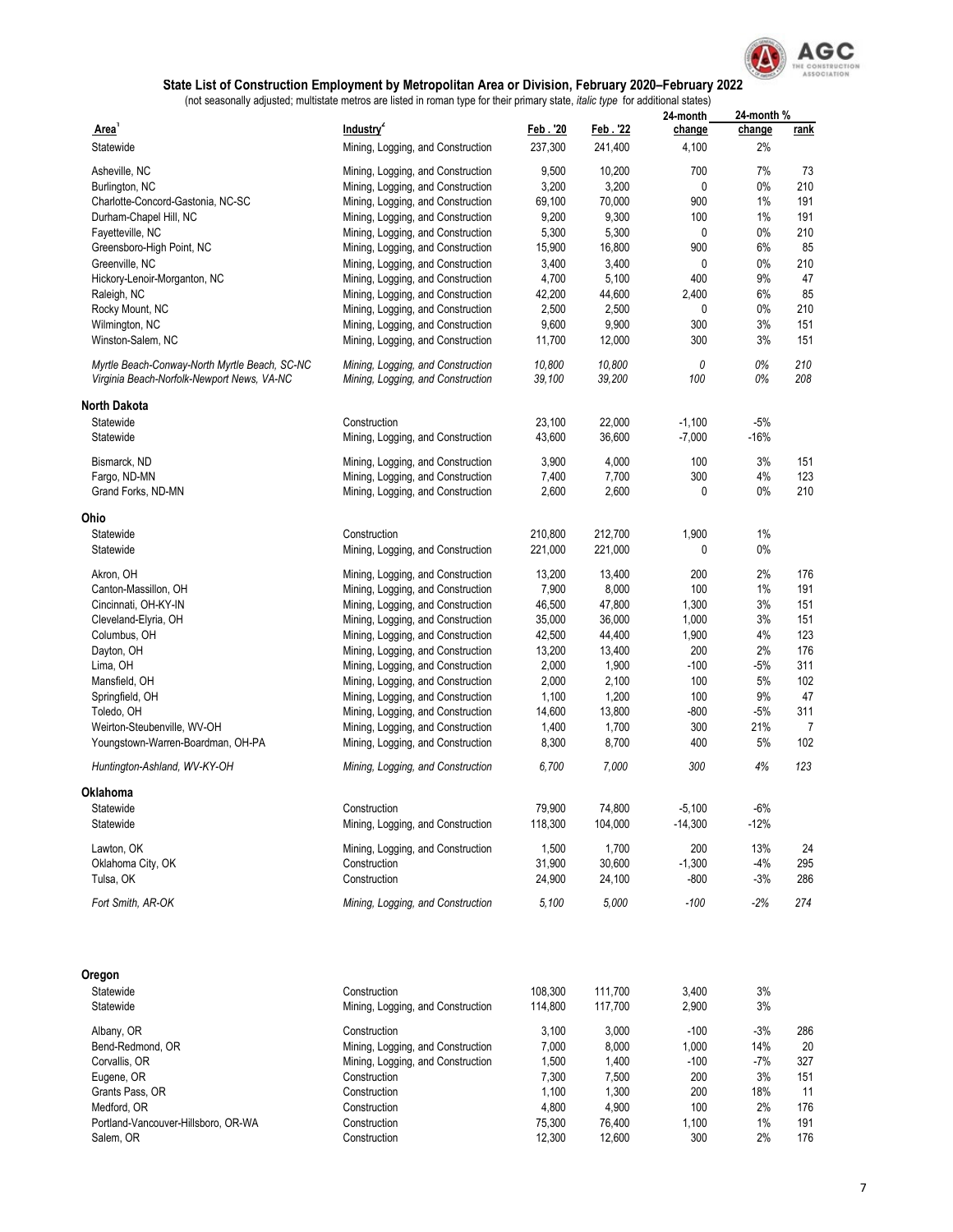

|                                                                                       |                                   |          |         | 24-month  | 24-month % |      |
|---------------------------------------------------------------------------------------|-----------------------------------|----------|---------|-----------|------------|------|
| Area'                                                                                 | Industry <sup>2</sup>             | Feb. '20 | Feb. 22 | change    | change     | rank |
| Pennsylvania                                                                          |                                   |          |         |           |            |      |
| Statewide                                                                             | Construction                      | 242,600  | 232,000 | $-10,600$ | $-4%$      |      |
| Statewide                                                                             | Mining, Logging, and Construction | 268,100  | 254,200 | $-13,900$ | $-5%$      |      |
|                                                                                       |                                   |          |         |           |            |      |
| Allentown-Bethlehem-Easton, PA-NJ                                                     | Mining, Logging, and Construction | 12,500   | 13,100  | 600       | 5%         | 102  |
| Altoona, PA                                                                           | Mining, Logging, and Construction | 2,800    | 2,500   | $-300$    | $-11%$     | 344  |
| Bloomsburg-Berwick, PA                                                                | Mining, Logging, and Construction | 1,100    | 1,100   | 0         | 0%         | 210  |
| Chambersburg-Waynesboro, PA                                                           | Mining, Logging, and Construction | 2,300    | 2,400   | 100       | 4%         | 123  |
| Delaware County, PA                                                                   | Mining, Logging, and Construction | 12,200   | 11,400  | $-800$    | $-7%$      | 327  |
| East Stroudsburg, PA                                                                  | Mining, Logging, and Construction | 1,800    | 1,700   | $-100$    | -6%        | 321  |
| Erie, PA                                                                              | Mining, Logging, and Construction | 3,700    | 3,800   | 100       | 3%         | 151  |
| Gettysburg, PA                                                                        | Mining, Logging, and Construction | 1,700    | 1,800   | 100       | 6%         | 85   |
| Harrisburg-Carlisle, PA                                                               | Mining, Logging, and Construction | 11,400   | 11,200  | $-200$    | $-2%$      | 274  |
| Johnstown, PA                                                                         | Mining, Logging, and Construction | 1,700    | 1,500   | $-200$    | $-12%$     | 346  |
|                                                                                       |                                   | 17,900   | 17,700  | $-200$    | $-1%$      | 254  |
| Lancaster, PA                                                                         | Mining, Logging, and Construction |          |         |           |            |      |
| Montgomery County-Bucks County-Chester County, PA E Mining, Logging, and Construction |                                   | 52,800   | 52,800  | 0         | $0\%$      | 210  |
| Philadelphia City, PA                                                                 | Mining, Logging, and Construction | 11,400   | 11,300  | $-100$    | $-1%$      | 254  |
| Pittsburgh, PA                                                                        | Construction                      | 58,300   | 52,400  | $-5,900$  | $-10%$     | 341  |
| Reading, PA                                                                           | Mining, Logging, and Construction | 7,300    | 6,800   | -500      | -7%        | 327  |
| Scranton--Wilkes-Barre--Hazleton, PA                                                  | Mining, Logging, and Construction | 9,500    | 9,600   | 100       | 1%         | 191  |
| York-Hanover, PA                                                                      | Mining, Logging, and Construction | 11,500   | 11,200  | $-300$    | $-3%$      | 286  |
|                                                                                       |                                   |          |         |           |            |      |
| Newark, NJ-PA Div.                                                                    | Mining, Logging, and Construction | 44,100   | 46,800  | 2,700     | 6%         | 85   |
| Youngstown-Warren-Boardman, OH-PA                                                     | Mining, Logging, and Construction | 8,300    | 8,700   | 400       | 5%         | 102  |
| Rhode Island                                                                          |                                   |          |         |           |            |      |
|                                                                                       |                                   |          |         |           |            |      |
| Statewide                                                                             | Construction                      | 18,300   | 18,800  | 500       | 3%         |      |
| Statewide                                                                             | Mining, Logging, and Construction | 18,500   | 19,000  | 500       | 3%         |      |
| Providence-Warwick, RI-MA NECTA                                                       | Construction                      | 23,200   | 23,800  | 600       | 3%         | 151  |
| Norwich-New London-Westerly, CT-RI NECTA                                              | Mining, Logging, and Construction | 3,700    | 3,900   | 200       | 5%         | 102  |
|                                                                                       |                                   |          |         |           |            |      |
| South Carolina                                                                        |                                   |          |         |           |            |      |
| Statewide                                                                             | Construction                      | 105,300  | 104,100 | $-1,200$  | $-1%$      |      |
| Statewide                                                                             | Mining, Logging, and Construction | 109,700  | 108,600 | $-1,100$  | $-1%$      |      |
| Charleston-North Charleston, SC                                                       | Mining, Logging, and Construction | 21,400   | 21,600  | 200       | 1%         | 191  |
| Columbia, SC                                                                          | Mining, Logging, and Construction | 17,000   | 16,300  | $-700$    | $-4%$      | 295  |
|                                                                                       |                                   |          |         |           |            |      |
| Greenville-Anderson-Mauldin, SC                                                       | Mining, Logging, and Construction | 19,500   | 19,700  | 200       | 1%         | 191  |
| Myrtle Beach-Conway-North Myrtle Beach, SC-NC                                         | Mining, Logging, and Construction | 10,800   | 10,800  | 0         | $0\%$      | 210  |
| Spartanburg, SC                                                                       | Mining, Logging, and Construction | 7,300    | 7,200   | $-100$    | $-1\%$     | 254  |
| Augusta-Richmond County, GA-SC                                                        | Mining, Logging, and Construction | 21.200   | 18,100  | $-3.100$  | $-15%$     | 349  |
| Charlotte-Concord-Gastonia, NC-SC                                                     | Mining, Logging, and Construction | 69,100   | 70,000  | 900       | 1%         | 191  |
|                                                                                       |                                   |          |         |           |            |      |
| South Dakota                                                                          |                                   |          |         |           |            |      |
| Statewide                                                                             | Construction                      | 20,600   | 22,000  | 1,400     | 7%         |      |
| Statewide                                                                             | Mining, Logging, and Construction | 21,500   | 23,000  | 1,500     | 7%         |      |
| Rapid City, SD                                                                        | Mining, Logging, and Construction | 4,600    | 5,100   | 500       | 11%        | 33   |
| Sioux Falls, SD                                                                       | Mining, Logging, and Construction | 8,400    | 9,100   | 700       | 8%         | 59   |
|                                                                                       |                                   |          |         |           |            |      |
| Tennessee                                                                             |                                   |          |         |           |            |      |
| Statewide                                                                             | Construction                      | 128,100  | 139,600 | 11,500    | 9%         |      |
| Statewide                                                                             | Mining, Logging, and Construction | 132,300  | 143,800 | 11,500    | 9%         |      |
|                                                                                       |                                   |          |         |           |            |      |
| Chattanooga, TN-GA                                                                    | Mining, Logging, and Construction | 11,300   | 11,500  | 200       | 2%         | 176  |
| Clarksville, TN-KY                                                                    | Mining, Logging, and Construction | 3,300    | 3,700   | 400       | 12%        | 30   |
| Cleveland, TN                                                                         | Mining, Logging, and Construction | 1,900    | 1,900   | 0         | $0\%$      | 210  |
| Jackson, TN                                                                           | Mining, Logging, and Construction | 3,100    | 3,400   | 300       | 10%        | 41   |
| Johnson City, TN                                                                      | Mining, Logging, and Construction | 2,400    | 2,600   | 200       | 8%         | 59   |
| Kingsport-Bristol-Bristol, TN-VA                                                      | Mining, Logging, and Construction | 5,300    | 5,400   | 100       | 2%         | 176  |
| Knoxville, TN                                                                         | Mining, Logging, and Construction | 18,500   | 20,600  | 2,100     | 11%        | 33   |
| Memphis, TN-MS-AR                                                                     | Mining, Logging, and Construction | 23,600   | 24,600  | 1,000     | 4%         | 123  |
| Morristown, TN                                                                        | Mining, Logging, and Construction | 2,000    | 2,100   | 100       | 5%         | 102  |
|                                                                                       |                                   |          |         |           |            |      |
| Nashville-Davidson--Murfreesboro--Franklin, TN                                        | Mining, Logging, and Construction | 48,900   | 52,900  | 4,000     | $8\%$      | 59   |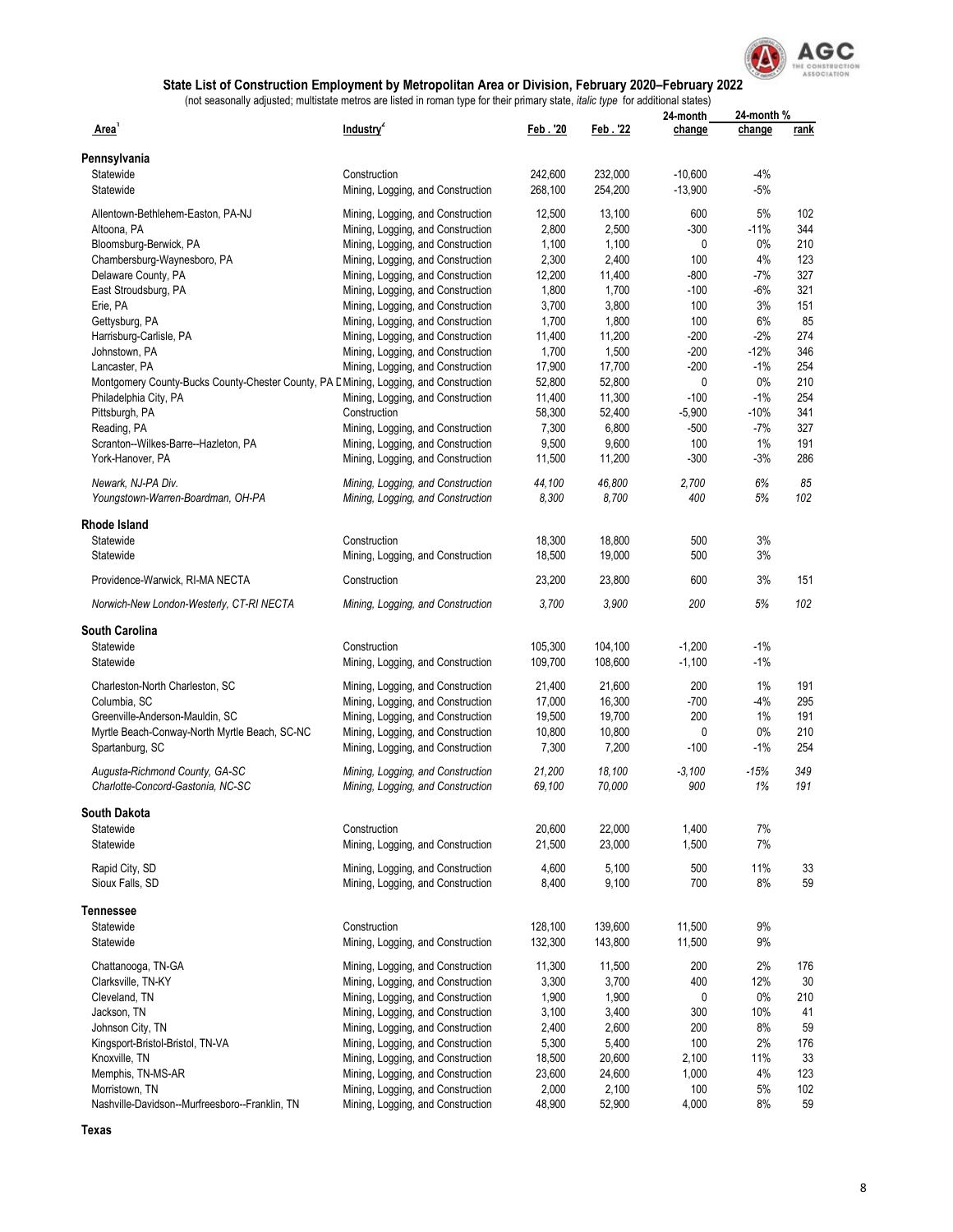

|                                            |                                   |                 |                 | 24-month    | 24-month %      |             |
|--------------------------------------------|-----------------------------------|-----------------|-----------------|-------------|-----------------|-------------|
| Area'                                      | Industry <sup>2</sup>             | <u>Feb. '20</u> | Feb. 22         | change      | change          | <u>rank</u> |
| Statewide                                  | Construction                      | 776,400         | 758,400         | $-18,000$   | $-2%$           |             |
| Statewide                                  | Mining, Logging, and Construction | 1,011,400       | 955,800         | $-55,600$   | $-5%$           |             |
|                                            | Mining, Logging, and Construction | 5,400           | 4,400           | $-1,000$    | $-19%$          | 352         |
| Abilene, TX<br>Amarillo, TX                | Mining, Logging, and Construction | 7,400           | 7,700           | 300         | 4%              | 123         |
| Austin-Round Rock, TX                      | Mining, Logging, and Construction | 70,300          | 73,300          | 3,000       | 4%              | 123         |
|                                            | Mining, Logging, and Construction |                 | 16,500          |             |                 | 356         |
| Beaumont-Port Arthur, TX                   |                                   | 21,200<br>3,400 | 3,400           | $-4,700$    | $-22%$<br>$0\%$ | 210         |
| Brownsville-Harlingen, TX                  | Mining, Logging, and Construction |                 |                 | 0<br>$-300$ | $-4%$           | 295         |
| College Station-Bryan, TX                  | Mining, Logging, and Construction | 7,600<br>22,300 | 7,300<br>19,800 |             | $-11%$          | 344         |
| Corpus Christi, TX                         | Mining, Logging, and Construction |                 | 148,900         | $-2,500$    | $-1%$           | 254         |
| Dallas-Plano-Irving, TX Div.               | Mining, Logging, and Construction | 149,800         |                 | -900        | 3%              |             |
| El Paso, TX                                | Mining, Logging, and Construction | 17,400          | 18,000          | 600         |                 | 151         |
| Fort Worth-Arlington, TX Div.              | Mining, Logging, and Construction | 75,800          | 73,900          | $-1,900$    | $-3%$           | 286         |
| Houston-The Woodlands-Sugar Land, TX       | Construction                      | 237,400         | 214,000         | $-23,400$   | $-10%$          | 341         |
| Killeen-Temple, TX                         | Mining, Logging, and Construction | 7,100           | 7,200           | 100         | 1%              | 191         |
| Laredo, TX                                 | Mining, Logging, and Construction | 4,000           | 3,600           | -400        | $-10%$          | 341         |
| Longview, TX                               | Mining, Logging, and Construction | 15,000          | 12,000          | $-3,000$    | $-20%$          | 354         |
| Lubbock, TX                                | Mining, Logging, and Construction | 8,800           | 9,300           | 500         | 6%              | 85          |
| McAllen-Edinburg-Mission, TX               | Mining, Logging, and Construction | 8,100           | 8,500           | 400         | 5%              | 102         |
| Midland, TX                                | Mining, Logging, and Construction | 38,000          | 32,200          | $-5,800$    | $-15%$          | 349         |
| Odessa, TX                                 | Mining, Logging, and Construction | 20,600          | 15,100          | $-5,500$    | $-27%$          | 358         |
| San Angelo, TX                             | Mining, Logging, and Construction | 3,900           | 3,400           | $-500$      | $-13%$          | 347         |
| San Antonio-New Braunfels, TX              | Construction                      | 57,600          | 57,500          | $-100$      | $-0.2%$         | 250         |
| Sherman-Denison, TX                        | Mining, Logging, and Construction | 3,100           | 3,300           | 200         | 6%              | 85          |
| Texarkana, TX-AR                           | Mining, Logging, and Construction | 2,700           | 2,900           | 200         | 7%              | 73          |
| Tyler, TX                                  | Mining, Logging, and Construction | 6,600           | 6,300           | -300        | $-5%$           | 311         |
| Victoria, TX                               | Mining, Logging, and Construction | 3,600           | 4,000           | 400         | 11%             | 33          |
| Waco, TX                                   | Mining, Logging, and Construction | 7,900           | 8,400           | 500         | 6%              | 85          |
| Wichita Falls, TX                          | Mining, Logging, and Construction | 2,800           | 2,800           | 0           | $0\%$           | 210         |
|                                            |                                   |                 |                 |             |                 |             |
| Utah                                       |                                   |                 |                 |             |                 |             |
| Statewide                                  | Construction                      | 109,800         | 122,800         | 13,000      | 12%             |             |
| Statewide                                  | Mining, Logging, and Construction | 118,800         | 132,100         | 13,300      | 11%             |             |
| Logan, UT-ID                               | Mining, Logging, and Construction | 3,200           | 3,600           | 400         | 13%             | 24          |
| Ogden-Clearfield, UT                       | Mining, Logging, and Construction | 19,700          | 21,500          | 1,800       | 9%              | 47          |
| Provo-Orem, UT                             | Mining, Logging, and Construction | 25,100          | 28,300          | 3,200       | 13%             | 24          |
| Salt Lake City, UT                         | Mining, Logging, and Construction | 48,300          | 53,400          | 5,100       | 11%             | 33          |
| St. George, UT                             | Mining, Logging, and Construction | 8,400           | 9,700           | 1,300       | 15%             | 17          |
|                                            |                                   |                 |                 |             |                 |             |
| Vermont                                    |                                   |                 |                 |             |                 |             |
| Statewide                                  | Construction                      | 13,500          | 13,300          | $-200$      | $-1\%$          |             |
| Statewide                                  | Mining, Logging, and Construction | 14,200          | 14,000          | $-200$      | $-1%$           |             |
|                                            |                                   |                 |                 |             |                 |             |
| Burlington-South Burlington, VT NECTA      | Mining, Logging, and Construction | 5,400           | 5,100           | $-300$      | $-6%$           | 321         |
| Virginia                                   |                                   |                 |                 |             |                 |             |
| Statewide                                  | Construction                      | 201,600         | 202,000         | 400         | 0.2%            |             |
| Statewide                                  | Mining, Logging, and Construction | 209,200         | 209,100         | $-100$      | $0\%$           |             |
|                                            |                                   |                 |                 |             |                 |             |
| Charlottesville, VA                        | Mining, Logging, and Construction | 5,700           | 5,500           | $-200$      | $-4%$           | 295         |
| Lynchburg, VA                              | Mining, Logging, and Construction | 5,900           | 5,800           | $-100$      | $-2%$           | 274         |
| Northern Virginia, VA                      | Mining, Logging, and Construction | 79,100          | 78,900          | $-200$      | $-0.3%$         | 251         |
| Richmond, VA                               | Mining, Logging, and Construction | 39,800          | 38,700          | $-1,100$    | $-3%$           | 286         |
| Roanoke, VA                                | Mining, Logging, and Construction | 8,800           | 8,900           | 100         | $1\%$           | 191         |
| Virginia Beach-Norfolk-Newport News, VA-NC | Mining, Logging, and Construction | 39,100          | 39,200          | 100         | 0.3%            | 208         |
| Kingsport-Bristol-Bristol, TN-VA           | Mining, Logging, and Construction | 5,300           | 5,400           | 100         | 2%              | 176         |
|                                            |                                   |                 |                 |             |                 |             |
| Washington                                 |                                   |                 |                 |             |                 |             |
| Statewide                                  | Construction                      | 216,100         | 226,200         | 10,100      | $5\%$           |             |
| Statewide                                  | Mining, Logging, and Construction | 221,600         | 231,800         | 10,200      | 5%              |             |
| Bellingham, WA                             | Mining, Logging, and Construction | 7,800           | 7,800           | 0           | $0\%$           | 210         |
| Bremerton-Silverdale, WA                   | Mining, Logging, and Construction | 5,200           | 5,200           | 0           | 0%              | 210         |
| Kennewick-Richland, WA                     | Mining, Logging, and Construction | 10,300          | 10,300          | 0           | $0\%$           | 210         |
| Longview, WA                               | Mining, Logging, and Construction | 3,500           | 4,000           | 500         | 14%             | 20          |
| Mount Vernon-Anacortes, WA                 | Mining, Logging, and Construction | 4,500           | 4,200           | -300        | $-7%$           | 327         |
| Olympia-Tumwater, WA                       | Mining, Logging, and Construction | 6,800           | 7,200           | 400         | 6%              | 85          |
|                                            |                                   |                 |                 |             |                 |             |